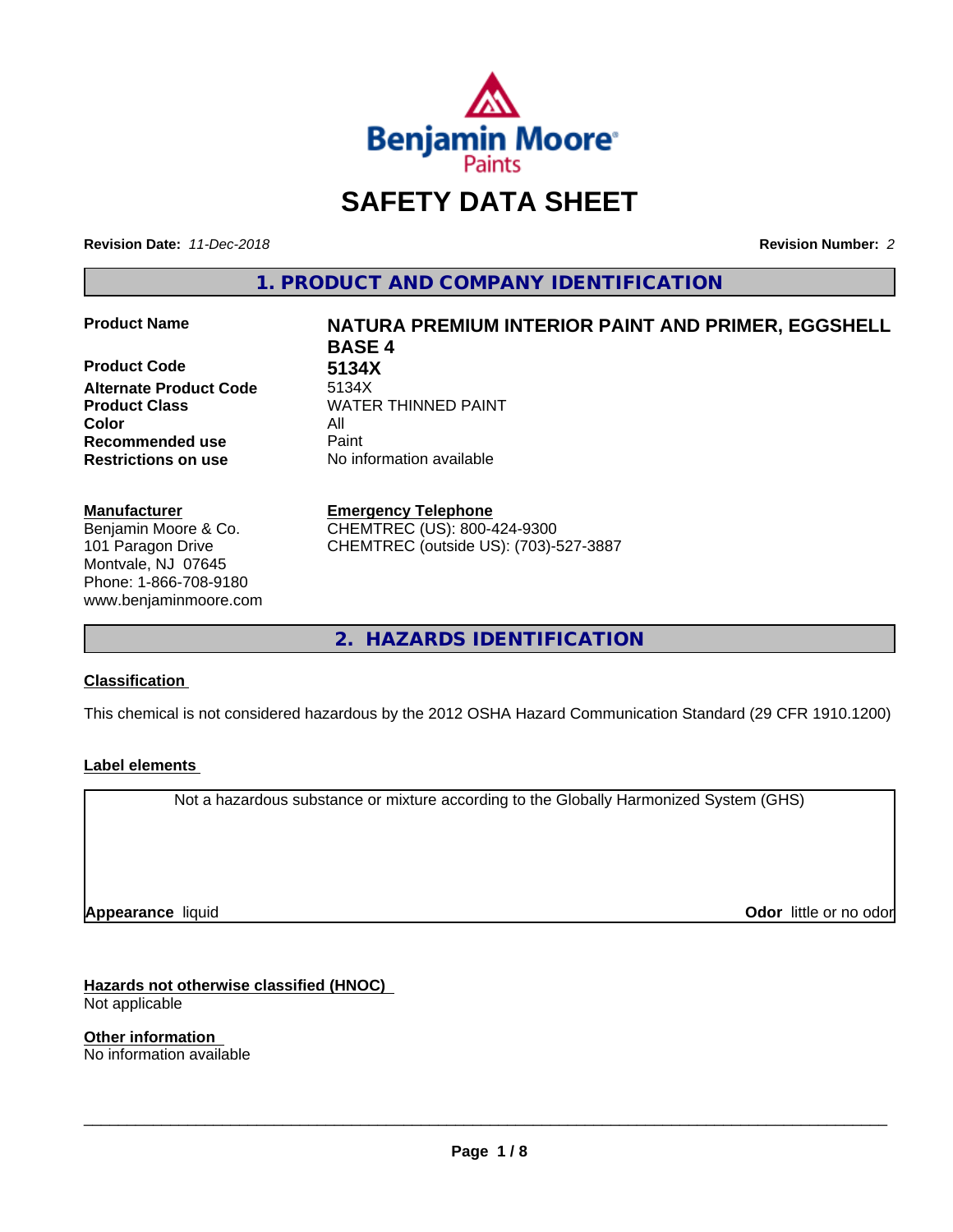# **3. COMPOSITION INFORMATION ON COMPONENTS**

\_\_\_\_\_\_\_\_\_\_\_\_\_\_\_\_\_\_\_\_\_\_\_\_\_\_\_\_\_\_\_\_\_\_\_\_\_\_\_\_\_\_\_\_\_\_\_\_\_\_\_\_\_\_\_\_\_\_\_\_\_\_\_\_\_\_\_\_\_\_\_\_\_\_\_\_\_\_\_\_\_\_\_\_\_\_\_\_\_\_\_\_\_

| <b>Chemical name</b> | CAS No.                                             | <br>$\sim$<br>weight-"<br>-70 |
|----------------------|-----------------------------------------------------|-------------------------------|
| Nepheline svenite    | -96-5<br>$\sim$ $\sim$ $\sim$ $\sim$<br>244.<br>ov. | 10                            |
| Kaolin<br>. calcined | $\sim$<br>.04-4<br>.                                |                               |

|                                                  | 4. FIRST AID MEASURES                                                                                    |
|--------------------------------------------------|----------------------------------------------------------------------------------------------------------|
| <b>General Advice</b>                            | No hazards which require special first aid measures.                                                     |
| <b>Eye Contact</b>                               | Rinse thoroughly with plenty of water for at least 15 minutes and consult a<br>physician.                |
| <b>Skin Contact</b>                              | Wash off immediately with soap and plenty of water while removing all<br>contaminated clothes and shoes. |
| <b>Inhalation</b>                                | Move to fresh air. If symptoms persist, call a physician.                                                |
| Ingestion                                        | Clean mouth with water and afterwards drink plenty of water. Consult a physician<br>if necessary.        |
| <b>Most Important</b><br><b>Symptoms/Effects</b> | None known.                                                                                              |
| <b>Notes To Physician</b>                        | Treat symptomatically.                                                                                   |

**5. FIRE-FIGHTING MEASURES**

| <b>Suitable Extinguishing Media</b>                                              | Use extinguishing measures that are appropriate to local<br>circumstances and the surrounding environment.                                   |
|----------------------------------------------------------------------------------|----------------------------------------------------------------------------------------------------------------------------------------------|
| <b>Protective Equipment And Precautions For</b><br><b>Firefighters</b>           | As in any fire, wear self-contained breathing apparatus<br>pressure-demand, MSHA/NIOSH (approved or equivalent)<br>and full protective gear. |
| <b>Specific Hazards Arising From The Chemical</b>                                | Closed containers may rupture if exposed to fire or<br>extreme heat.                                                                         |
| <b>Sensitivity To Mechanical Impact</b>                                          | No.                                                                                                                                          |
| <b>Sensitivity To Static Discharge</b>                                           | No.                                                                                                                                          |
| <b>Flash Point Data</b><br>Flash Point (°F)<br>Flash Point (°C)<br><b>Method</b> | Not applicable<br>Not applicable<br>Not applicable                                                                                           |
| <b>Flammability Limits In Air</b>                                                |                                                                                                                                              |
| Lower flammability limit:<br><b>Upper flammability limit:</b>                    | Not applicable<br>Not applicable                                                                                                             |
|                                                                                  |                                                                                                                                              |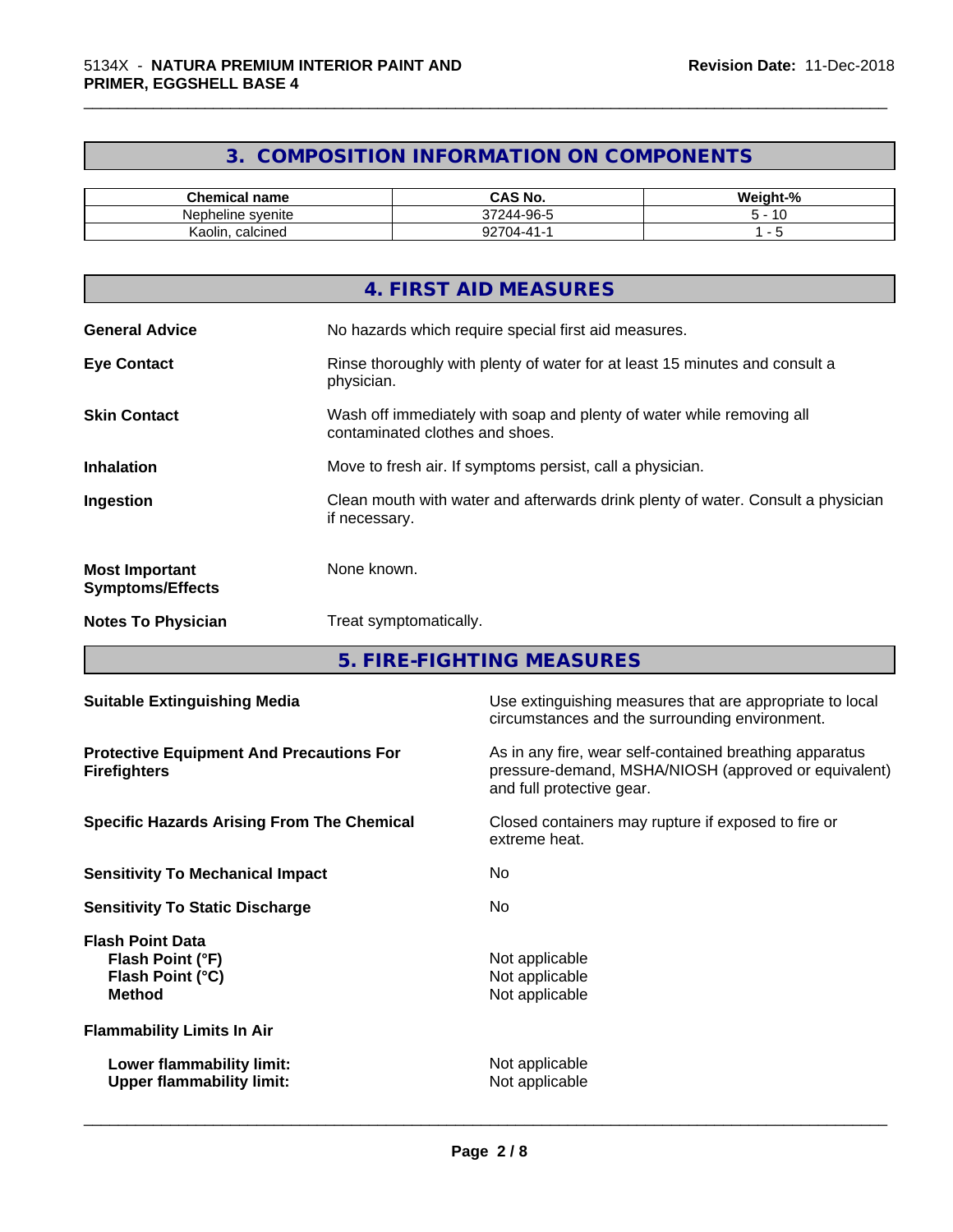| <b>NFPA</b>                             | Health: | <b>Flammability: 0</b> | <b>Instability: 0</b> | <b>Special: Not Applicable</b> |  |
|-----------------------------------------|---------|------------------------|-----------------------|--------------------------------|--|
| <b>NFPA Legend</b><br>0 - Not Hazardous |         |                        |                       |                                |  |

\_\_\_\_\_\_\_\_\_\_\_\_\_\_\_\_\_\_\_\_\_\_\_\_\_\_\_\_\_\_\_\_\_\_\_\_\_\_\_\_\_\_\_\_\_\_\_\_\_\_\_\_\_\_\_\_\_\_\_\_\_\_\_\_\_\_\_\_\_\_\_\_\_\_\_\_\_\_\_\_\_\_\_\_\_\_\_\_\_\_\_\_\_

- 1 Slightly
- 2 Moderate
- 
- 3 High
- 4 Severe

*The ratings assigned are only suggested ratings, the contractor/employer has ultimate responsibilities for NFPA ratings where this system is used.*

*Additional information regarding the NFPA rating system is available from the National Fire Protection Agency (NFPA) at www.nfpa.org.*

|                                                                                                                                        | 6. ACCIDENTAL RELEASE MEASURES                                                                                                                                                   |  |  |
|----------------------------------------------------------------------------------------------------------------------------------------|----------------------------------------------------------------------------------------------------------------------------------------------------------------------------------|--|--|
| <b>Personal Precautions</b>                                                                                                            | Avoid contact with skin, eyes and clothing. Ensure adequate ventilation.                                                                                                         |  |  |
| <b>Other Information</b>                                                                                                               | Prevent further leakage or spillage if safe to do so.                                                                                                                            |  |  |
| <b>Environmental precautions</b>                                                                                                       | See Section 12 for additional Ecological Information.                                                                                                                            |  |  |
| Soak up with inert absorbent material. Sweep up and shovel into suitable<br><b>Methods for Cleaning Up</b><br>containers for disposal. |                                                                                                                                                                                  |  |  |
|                                                                                                                                        | 7. HANDLING AND STORAGE                                                                                                                                                          |  |  |
| <b>Handling</b>                                                                                                                        | Avoid contact with skin, eyes and clothing. Avoid breathing vapors, spray mists or<br>sanding dust. In case of insufficient ventilation, wear suitable respiratory<br>equipment. |  |  |
| <b>Storage</b>                                                                                                                         | Keep container tightly closed. Keep out of the reach of children.                                                                                                                |  |  |
| <b>Incompatible Materials</b>                                                                                                          | No information available                                                                                                                                                         |  |  |
|                                                                                                                                        |                                                                                                                                                                                  |  |  |

## **8. EXPOSURE CONTROLS/PERSONAL PROTECTION**

#### **Exposure Limits**

*No exposure limits have been established for this product.*

#### **Legend**

**Engineering Measures** Ensure adequate ventilation, especially in confined areas.

#### **Personal Protective Equipment**

| <b>Eye/Face Protection</b><br><b>Skin Protection</b> | Safety glasses with side-shields.<br>Protective gloves and impervious clothing. |
|------------------------------------------------------|---------------------------------------------------------------------------------|
| <b>Respiratory Protection</b>                        | In case of insufficient ventilation wear suitable respiratory equipment.        |
| <b>Hygiene Measures</b>                              | Avoid contact with skin, eyes and clothing. Remove and wash contaminated        |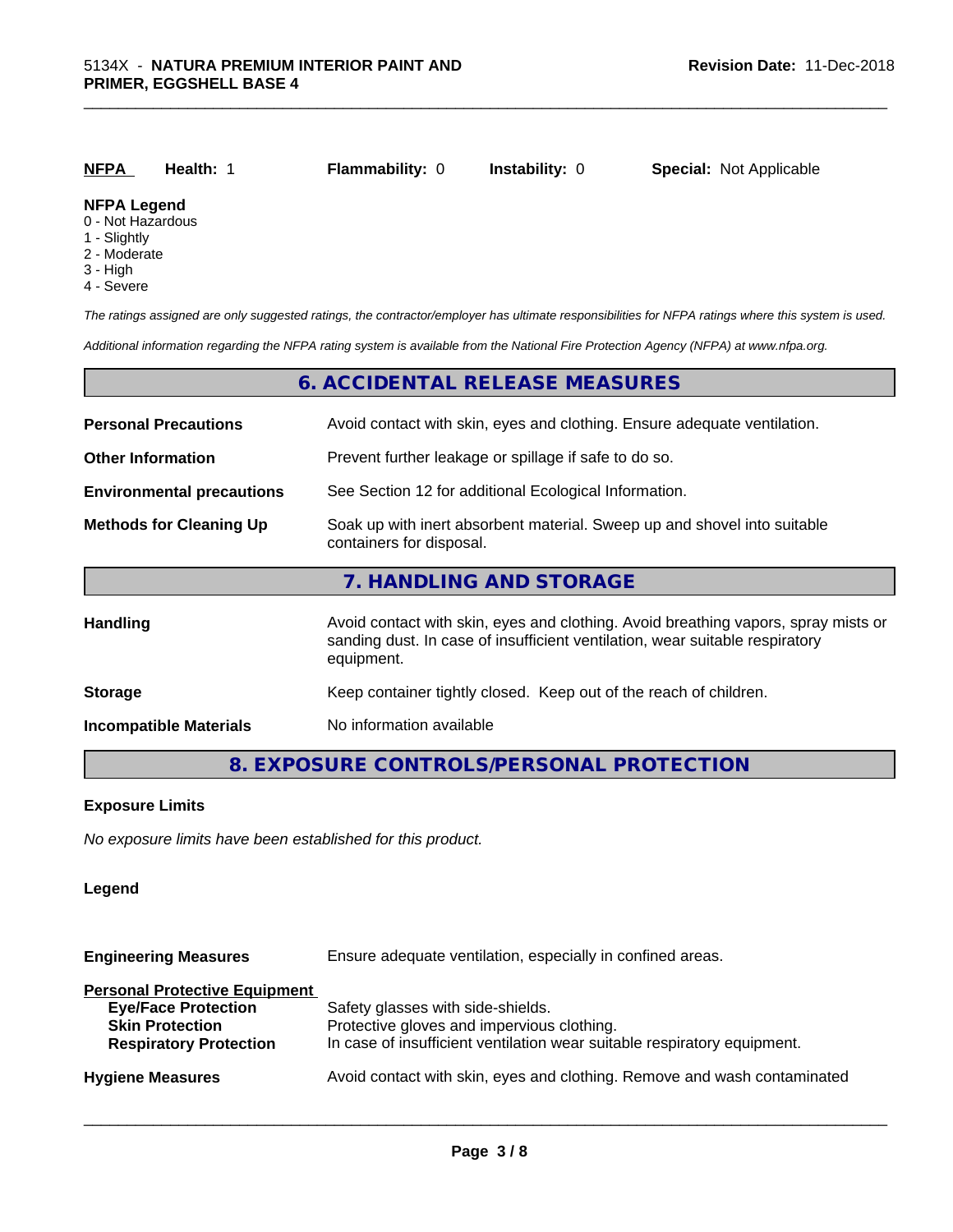clothing before re-use. Wash thoroughly after handling.

\_\_\_\_\_\_\_\_\_\_\_\_\_\_\_\_\_\_\_\_\_\_\_\_\_\_\_\_\_\_\_\_\_\_\_\_\_\_\_\_\_\_\_\_\_\_\_\_\_\_\_\_\_\_\_\_\_\_\_\_\_\_\_\_\_\_\_\_\_\_\_\_\_\_\_\_\_\_\_\_\_\_\_\_\_\_\_\_\_\_\_\_\_

#### **9. PHYSICAL AND CHEMICAL PROPERTIES**

**Appearance** liquid **Odor** little or no odor **Odor Threshold** No information available **Density (Ibs/gal)** 9.35 - 9.45<br> **Specific Gravity** 1.12 - 1.14 **Specific Gravity pH pH**  $\blacksquare$ **Viscosity (cps)** No information available **Solubility(ies)** No information available **Water solubility**<br> **Evaporation Rate**<br> **Evaporation Rate**<br> **Evaporation Rate Vapor pressure @20 °C (kPa)** No information available **Vapor density**<br> **We Solids**<br>
We Solid Wit, % Solids
2019 **Wt. % Solids Vol. % Solids** 30 - 40 **Wt. % Volatiles** 50 - 60 **Vol. % Volatiles VOC Regulatory Limit (g/L)** 0 **Boiling Point (°F)** 212 **Boiling Point (°C)** 100 **Freezing Point (°F)** 32 **Freezing Point (°C) Flash Point (°F)**<br> **Flash Point (°C)**<br> **Flash Point (°C)**<br> **Point (°C)**<br> **Point (°C)**<br> **Point (°C)**<br> **Point (°C)**<br> **Point (°C) Flash Point (°C) Method** Not applicable **Flammability (solid, gas)** Not applicable **Upper flammability limit:**<br> **Lower flammability limit:** Not applicable Not applicable **Lower flammability limit: Autoignition Temperature (°F)** No information available **Autoignition Temperature (°C)**<br> **Decomposition Temperature (°F)** No information available **Decomposition Temperature (°F) Decomposition Temperature (°C)** No information available<br> **Partition coefficient Partition available Partition coefficient** 

**Evaporation Rate** No information available

### **10. STABILITY AND REACTIVITY**

| <b>Reactivity</b>                       | Not Applicable                           |
|-----------------------------------------|------------------------------------------|
| <b>Chemical Stability</b>               | Stable under normal conditions.          |
| <b>Conditions to avoid</b>              | Prevent from freezing.                   |
| <b>Incompatible Materials</b>           | No materials to be especially mentioned. |
| <b>Hazardous Decomposition Products</b> | None under normal use.                   |
| Possibility of hazardous reactions      | None under normal conditions of use.     |

### **11. TOXICOLOGICAL INFORMATION**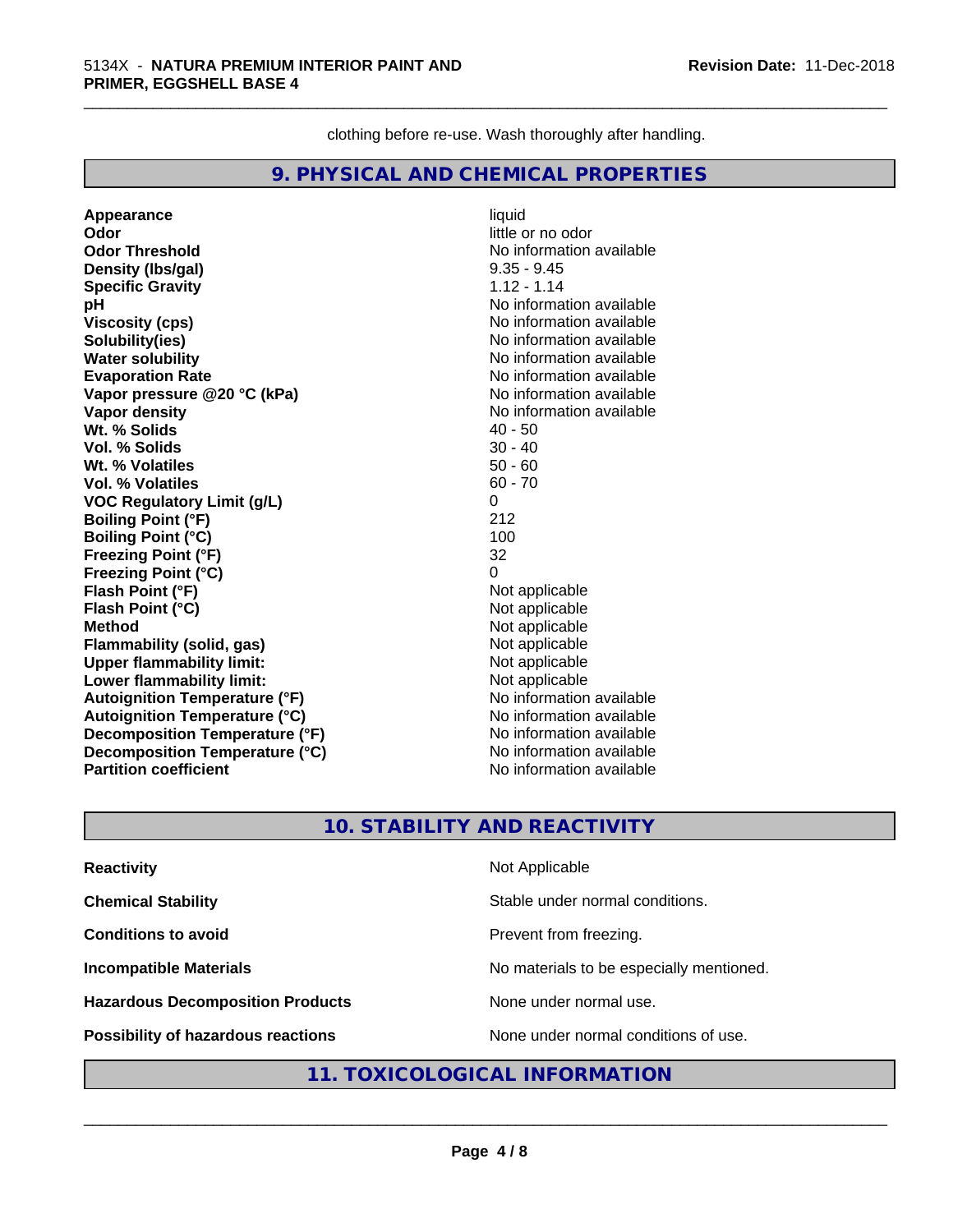| <b>Product Information</b>                                                   |                                                                                            |  |  |  |
|------------------------------------------------------------------------------|--------------------------------------------------------------------------------------------|--|--|--|
| Information on likely routes of exposure                                     |                                                                                            |  |  |  |
| <b>Principal Routes of Exposure</b>                                          | Eye contact, skin contact and inhalation.                                                  |  |  |  |
| <b>Acute Toxicity</b>                                                        |                                                                                            |  |  |  |
| <b>Product Information</b>                                                   | No information available                                                                   |  |  |  |
| Symptoms related to the physical, chemical and toxicological characteristics |                                                                                            |  |  |  |
| <b>Symptoms</b>                                                              | No information available                                                                   |  |  |  |
|                                                                              | Delayed and immediate effects as well as chronic effects from short and long-term exposure |  |  |  |
| Eye contact                                                                  | May cause slight irritation.                                                               |  |  |  |
| <b>Skin contact</b>                                                          | Substance may cause slight skin irritation.                                                |  |  |  |
| <b>Inhalation</b>                                                            | May cause irritation of respiratory tract.                                                 |  |  |  |
| Ingestion                                                                    | Ingestion may cause gastrointestinal irritation, nausea, vomiting and diarrhea.            |  |  |  |
| <b>Sensitization</b>                                                         | No information available                                                                   |  |  |  |
| <b>Neurological Effects</b>                                                  | No information available.                                                                  |  |  |  |
| <b>Mutagenic Effects</b>                                                     | No information available.                                                                  |  |  |  |
| <b>Reproductive Effects</b>                                                  | No information available.                                                                  |  |  |  |
| <b>Developmental Effects</b>                                                 | No information available.                                                                  |  |  |  |
| <b>Target organ effects</b>                                                  | No information available.                                                                  |  |  |  |
| <b>STOT - single exposure</b>                                                | No information available                                                                   |  |  |  |
| <b>STOT - repeated exposure</b>                                              | No information available                                                                   |  |  |  |
| Other adverse effects                                                        | No information available.                                                                  |  |  |  |
| <b>Aspiration Hazard</b>                                                     | No information available                                                                   |  |  |  |

#### **Numerical measures of toxicity**

**The following values are calculated based on chapter 3.1 of the GHS document**

**ATEmix (oral)** 44750 mg/kg

#### **Component Information**

| Chemical name                               | LD50<br>⊃ral              | LD50<br>Dermal | <b>Inhalation LC50</b> |
|---------------------------------------------|---------------------------|----------------|------------------------|
| calcined<br>Kaolin,<br>$\sim$ $\sim$ $\sim$ | Rat<br>2000<br>2000 ma/ka |                |                        |
| $22704 - 41 -$<br>ສ∠                        |                           |                |                        |

#### **Carcinogenicity**

*There are no known carcinogenic chemicals in this product above reportable levels.*

**12. ECOLOGICAL INFORMATION**

# **Ecotoxicity Effects**

The environmental impact of this product has not been fully investigated.

#### **Product Information**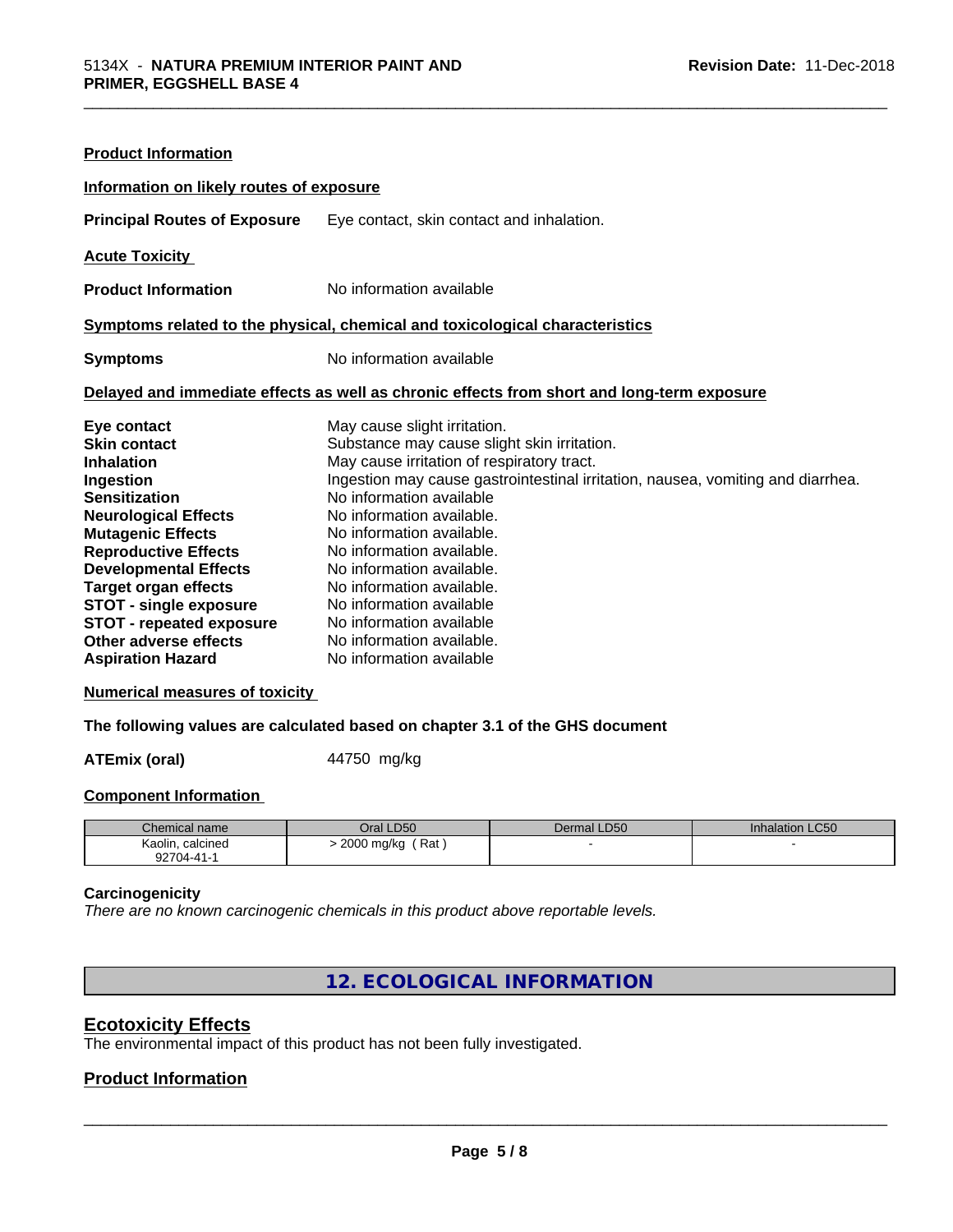\_\_\_\_\_\_\_\_\_\_\_\_\_\_\_\_\_\_\_\_\_\_\_\_\_\_\_\_\_\_\_\_\_\_\_\_\_\_\_\_\_\_\_\_\_\_\_\_\_\_\_\_\_\_\_\_\_\_\_\_\_\_\_\_\_\_\_\_\_\_\_\_\_\_\_\_\_\_\_\_\_\_\_\_\_\_\_\_\_\_\_\_\_

# **Acute Toxicity to Fish**

No information available

# **Acute Toxicity to Aquatic Invertebrates**

No information available

#### **Acute Toxicity to Aquatic Plants**

No information available

#### **Persistence / Degradability**

No information available.

#### **Bioaccumulation**

No information available.

#### **Mobility in Environmental Media**

No information available.

#### **Ozone**

No information available

#### **Component Information**

#### **Acute Toxicity to Fish**

No information available

#### **Acute Toxicity to Aquatic Invertebrates**

No information available

#### **Acute Toxicity to Aquatic Plants**

No information available

|                              | 13. DISPOSAL CONSIDERATIONS                                                                                                                                                                                               |
|------------------------------|---------------------------------------------------------------------------------------------------------------------------------------------------------------------------------------------------------------------------|
| <b>Waste Disposal Method</b> | Dispose of in accordance with federal, state, and local regulations. Local<br>requirements may vary, consult your sanitation department or state-designated<br>environmental protection agency for more disposal options. |
|                              | 14. TRANSPORT INFORMATION                                                                                                                                                                                                 |
| <b>DOT</b>                   | Not regulated                                                                                                                                                                                                             |
| <b>ICAO/IATA</b>             | Not regulated                                                                                                                                                                                                             |
| <b>IMDG / IMO</b>            | Not regulated                                                                                                                                                                                                             |
|                              | <b>15. REGULATORY INFORMATION</b>                                                                                                                                                                                         |
|                              |                                                                                                                                                                                                                           |

## **International Inventories**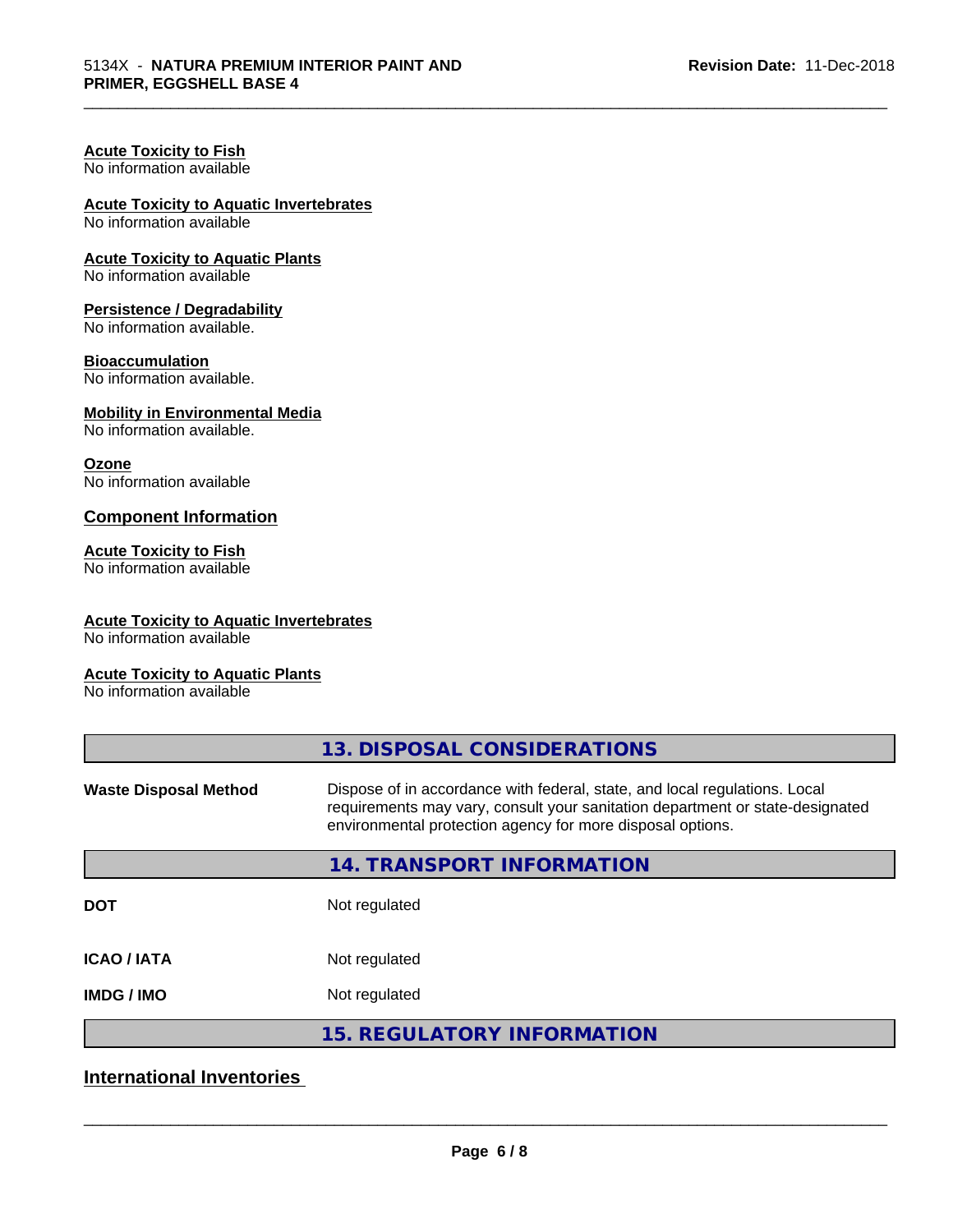| <b>TSCA: United States</b> | Yes - All components are listed or exempt. |
|----------------------------|--------------------------------------------|
| <b>DSL: Canada</b>         | Yes - All components are listed or exempt. |

#### **Federal Regulations**

| SARA 311/312 hazardous categorization |    |  |
|---------------------------------------|----|--|
| Acute health hazard                   | Nο |  |
| <b>Chronic Health Hazard</b>          | No |  |
| Fire hazard                           | No |  |
| Sudden release of pressure hazard     | Nο |  |
| <b>Reactive Hazard</b>                | No |  |

#### **SARA 313**

Section 313 of Title III of the Superfund Amendments and Reauthorization Act of 1986 (SARA). This product contains a chemical or chemicals which are subject to the reporting requirements of the Act and Title 40 of the Code of Federal Regulations, Part 372:

\_\_\_\_\_\_\_\_\_\_\_\_\_\_\_\_\_\_\_\_\_\_\_\_\_\_\_\_\_\_\_\_\_\_\_\_\_\_\_\_\_\_\_\_\_\_\_\_\_\_\_\_\_\_\_\_\_\_\_\_\_\_\_\_\_\_\_\_\_\_\_\_\_\_\_\_\_\_\_\_\_\_\_\_\_\_\_\_\_\_\_\_\_

*None*

#### **Clean Air Act,Section 112 Hazardous Air Pollutants (HAPs) (see 40 CFR 61)**

This product contains the following HAPs:

*None*

### **US State Regulations**

#### **State Right-to-Know**

**Legend**

X - Listed

#### **16. OTHER INFORMATION**

| HMIS | Health: 1 | <b>Flammability: 0</b> | <b>Reactivity: 0</b> | $PPE: -$ |
|------|-----------|------------------------|----------------------|----------|
|      |           |                        |                      |          |

#### **HMIS Legend**

- 0 Minimal Hazard
- 1 Slight Hazard
- 2 Moderate Hazard
- 3 Serious Hazard
- 4 Severe Hazard
- \* Chronic Hazard
- X Consult your supervisor or S.O.P. for "Special" handling instructions.

*Note: The PPE rating has intentionally been left blank. Choose appropriate PPE that will protect employees from the hazards the material will present under the actual normal conditions of use.*

*Caution: HMISÒ ratings are based on a 0-4 rating scale, with 0 representing minimal hazards or risks, and 4 representing significant hazards or risks. Although HMISÒ ratings are not required on MSDSs under 29 CFR 1910.1200, the preparer, has chosen to provide them. HMISÒ ratings are to be used only in conjunction with a fully implemented HMISÒ program by workers who have received appropriate HMISÒ training. HMISÒ is a registered trade and service mark of the NPCA. HMISÒ materials may be purchased exclusively from J. J. Keller (800) 327-6868.*